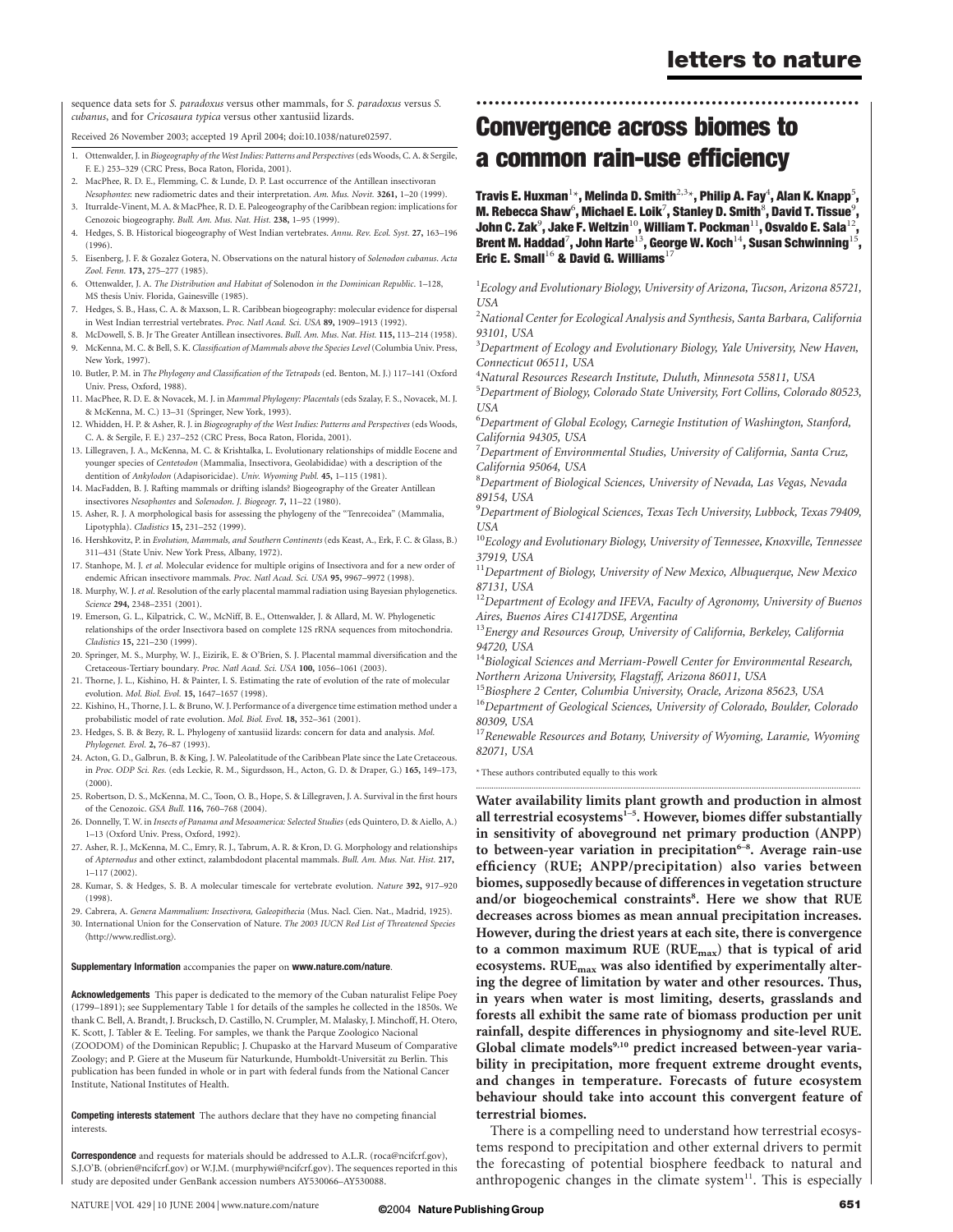## letters to nature

important given historical trends and future models of greenhouse gases, global temperature and precipitation regimes<sup>9</sup>. Water is a primary resource limiting terrestrial biological activity<sup>1-5</sup>, particularly in arid and semi-arid regions<sup>12</sup>, and its availability mediates the responsiveness of communities and ecosystems to global changes<sup>13,14</sup>. Indeed, ANPP, a key ecosystem process, has been shown to increase across biomes with increasing mean annual precipitation (MAP)<sup>2,3,7,15</sup>. However, variability in ANPP within ecosystems does not exhibit such a clear pattern, because variability often peaks at intermediate precipitation<sup>6,7</sup>. This suggests differential sensitivities of ANPP to inter-annual variability in precipitation across biomes.

Life history and biogeochemical mechanisms can interact to influence the production response of terrestrial ecosystems to precipitation $6-8$ . The evolutionary history and ecological attributes of species present in the vegetation assemblage can influence production potential as a result of constraints on growth rate imposed by trade-offs with traits for stress tolerance<sup>16</sup>. For example, primary production in arid regions is constrained by generally lower plant densities and the relatively high frequency of slow-growing stress-tolerant species that are delayed in reaching their maximum growth rates until resources become abundant<sup>17</sup>. Production can also be constrained by an interaction between climatic and biogeochemical conditions, changing the relative importance of limiting resources (for example, water, soil nitrogen, soil phosphorus or light). In this case, for sites with high production potential in years with greater than average precipitation, soil nitrogen or other limiting resources might transiently limit biological activity<sup>18</sup>. These two mechanisms are likely to operate differentially across a water availability gradient, producing the following patterns: first, water-limited regions with low production potential should be relatively insensitive to inter-annual variation in precipitation<sup> $6,17$ </sup>; second, water-limited regions with relatively high production potential should be very sensitive to variation in water availability<sup>7</sup>; and last, mesic sites with high production potential should exhibit relatively low sensitivity to inter-annual variability in precipitation $19$ .

We evaluated relationships between ANPP and precipitation (both annual values for certain years and MAP) for 14 terrestrial ecosystems in nine biomes located throughout North and South America (Supplementary Information) to quantify the sensitivity (change in ANPP divided by change in precipitation) of different ecosystems to variation in precipitation. We chose ecosystems varying by an order of magnitude in annual rainfall, spanning xeric to mesic biomes, in which the relative importance of precipitation as a limiting variable might change through time. The selected data sets were additionally limited to locations where sufficient, inter-annual records of precipitation (PTT) and ANPP could be obtained. We contrasted ANPP/precipitation relationships across and within biomes to identify potential mechanisms underlying variation in ecosystem sensitivity to precipitation, and to build on our mechanistic knowledge of precipitation effects on ecosystem processes.

When evaluated across all sites and years, ANPP increased with PTT (Fig. 1a). However, there was substantial variation in sensitivity relationships between sites. In general, the greatest slopes of ANPP and precipitation occurred at the driest sites (JRN, KNZ, RV, SEVand SGS; see Methods for site abbreviations), and the lowest (or even negative) slopes occurred at the most mesic sites (AND, BCI, HBR and HFR; Fig. 1a). To some degree, this varying sensitivity reflects differences in climatic controls on ANPP between xeric and mesic biomes. Indeed, stepwise multiple regression analysis of ANPP using annual precipitation, growing season maximum temperature  $(T_{\text{max}})$ , precipitation coefficient of variance and seasonality, and ANPP in the previous year indicated that ANPP at the most productive sites (more than  $800 \text{ g m}^{-2} \text{ yr}^{-1}$ ) was more strongly correlated with  $T_{\text{max}}$  and production in the previous year

than with annual precipitation, whereas annual precipitation remained the best correlate of ANPP at the least productive sites (less than 500 g m<sup>-2</sup> y<sup>-1</sup>; see Supplementary Information).

The variation in the sensitivities of ANPP to precipitation with low to high MAP across the range of biomes is consistent with the hypotheses that life history and biogeochemical mechanisms can explain how ecological systems are affected by water availability. Life history (that is, vegetation) constraints influence the impact of precipitation on biological activity in a manner that can decrease with increasing precipitation, whereas biogeochemical constraints (limitation of activity by resources other than water) can increase with increasing precipitation<sup>7,8</sup>. At the sites with lowest MAP, high efficiency of water use associated with individual plant growth rate is translated to high efficiency of water use at the ecosystem level. In contrast, at sites with high MAP, selection has favoured plants with high growth rates and competitive abilities for other resources rather than high efficiency of water use. The result is less effective water use by mesic vegetation; consequently, other resources such as nitrogen and light will influence ANPP more strongly. However, both in locations with high MAP and in those with low MAP, water availability is tightly linked to biogeochemical constraints through mineralization processes and leaching<sup>20</sup>. Precipitation affects both nutrient availability through its effects on microbial activity and



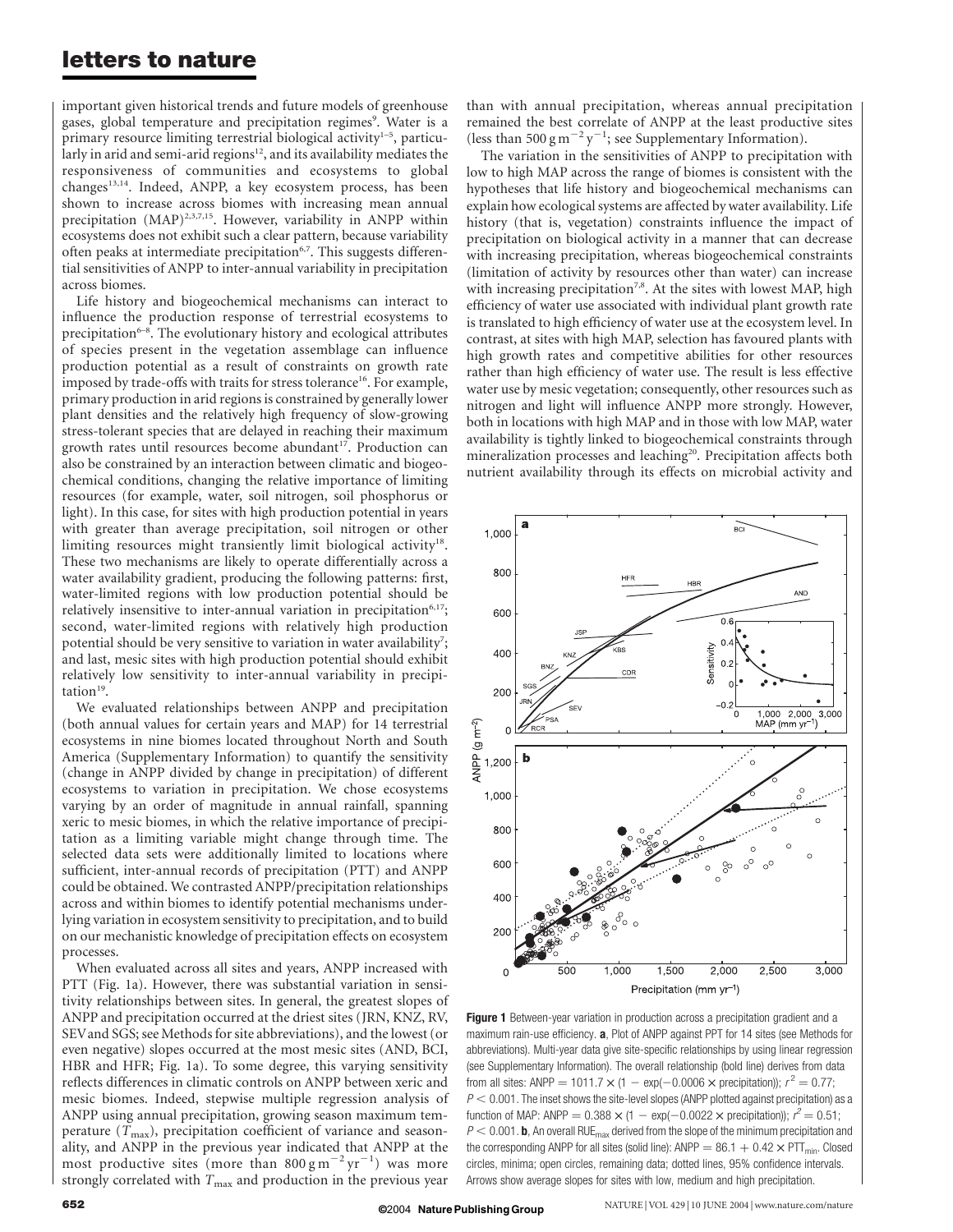### letters to nature

nutrient extraction from soils through its effects on plant growth and nutrient demand.

Variable sensitivity of ANPP to precipitation from lowproduction to high-production biomes reflects differences in sitelevel mean RUE. However, when ANPP from years with the historic minimum precipitation were combined for all sites, a positive linear relationship emerged (Fig. 1b). Thus, when water limitations on ANPP were greatest, a common RUE<sub>max</sub>, estimated by the slope of the historic minimum ANPP/precipitation relationship, was found for all biomes. Sites (mostly deserts) with low production potential had a mean RUE (based on all years) close to  $RUE_{\text{max}}$ , whereas highproductivity sites were characterized by mean RUE that deviated significantly from  $RUE_{\text{max}}$ . Consistent with earlier analyses<sup>7</sup> was our observation that intermediate sites (mostly grasslands) were more variable in yearly patterns of RUE. These sites also converged to a common RUE<sub>max</sub> when water was the primary limiting resource.

Two predictions (Fig. 2a) arise from the existence of a common RUEmax: first, if climate change drives precipitation below a historic minimum, ANPP will be more strongly affected than predicted from site-level (mean) RUE; and second, the removal of other resource limitations so that precipitation becomes the primary limiting resource will result in an increase in site-level RUE that approaches  $RUE<sub>max</sub>$ . Thus,  $RUE<sub>max</sub>$  should act as a boundary by which site-level ANPP or RUE are constrained. Existing global change manipulations in a tallgrass prairie<sup>21</sup> and a Mediterranean grassland<sup>14</sup> support these two predictions (Fig. 2). First, reductions



Figure 2 Hypothetical consequences of a maximum rain-use efficiency and evidence from experimental manipulations.  $\mathbf{a}$ , Predictions from RUE $_{\text{max}}$ : first, when precipitation changes below a historic minimum, RUEmax permits a prediction of ANPP; second, removal of resource limitations other than water will increase site RUE to RUE<sub>max</sub>. b, Precipitation change. ANPP reduction with rain exclusion (May to October) is predicted by RUE<sub>max</sub> (Konza Prairie, Kansas, USA). Filled bars, ANPP with (Obs.) and without (Amb.) rain exclusion; open bars, ANPP predicted from site-level RUE and RUE $_{\text{max}}$ . c, Removal of resource limitations. The addition of resources other than water increases RUE to  $RUE_{max}$ (Jasper Ridge, California, USA). Here RUE is calculated as the change in ANPP from plots with ambient precipitation to those with water addition, for (1) no 'other' resource addition (black bar), (2) addition of soil nitrogen (N) (grey bar) and (3) addition of soil nitrogen plus  $CO<sub>2</sub>$  (open bar).

in ANPP with the exclusion of growing season precipitation (May to October) resulted in a substantial deviation from the predicted ANPP based on the site-level mean ANPP/precipitation relationship in tallgrass prairie. In this case, ANPP was decreased to that predicted from RUEmax rather than from mean RUE (Fig. 2b). Second, with the alleviation of limiting resources other than water (soil nitrogen, and soil nitrogen plus  $CO<sub>2</sub>$ ) in Mediterranean grassland, RUE increased to a value equivalent to the overall  $RUE<sub>max</sub>$  (Fig. 2c). These results indicate that ANPP in terrestrial ecosystems might be fundamentally and equivalently constrained when water is most limiting, despite differences in vegetation.

The presence of a common RUE<sub>max</sub> is not consistent with a simple life-history hypothesis for the control of ANPP by precipitation. Differences between species—a function of trade-offs between water-use efficiency (WUE) and growth rate—are compounded by other ecological processes at the community level; this produces divergent relationships of biomass production with water availability between the individual scale and the community scale. As a result, abiotic–biotic interactions, such as the relationship between plant-based WUE and the ecosystem transpiration/evaporation ratio, might be important in producing a common  $RUE_{max}$ rather than species traits alone. For example, at sites with low precipitation, individual plants might have higher WUE but more total precipitation might be lost to soil evaporation than to plant transpiration, decreasing system RUE below the plant-based value. In sites with higher precipitation, individual plants might have lower WUE but a greater fraction of water might move through plant transpiration, resulting in a greater balance between plantlevel WUE and ecosystem RUE. The most parsimonious explanation of the divergence of local sites from the overall mean (for example, site-specific sensitivity of ANPP to precipitation) is the increasing importance of other resource limitations, and not the water-use characteristics of individual species. Because water availability has an overriding effect on all aspects of element cycling in arid lands<sup>22</sup>, nitrogen or other resources might limit production only during anomalous wet periods<sup>23</sup>. This is not true of grasslands and forests, in which multiple factors can limit production to varying degrees<sup>24</sup>.

Variation in the abundance and seasonal distribution of water availability is often used as the causal explanation for global differences in ecosystem structure and function<sup>25</sup>. Here we show, through a cross-site comparison together with an examination of local processes, that the relative control of water on ANPP is a function of an overall RUE<sub>max</sub> coupled with the dynamic nature of multiple limiting resources. Shifts in the timing, magnitude or variability of precipitation should have impacts on evolutionary and ecological processes that underlie this interaction between plant function, community composition and biogeochemistry<sup>12,26,27</sup>. This highlights the need to understand not only the overall relationship between precipitation and biological activity but also how interannual variation in precipitation can affect ecosystem structure and function $28$ .

Our analysis suggests that water limitation can impose a common constraint on ANPP across diverse biomes, and that ecosystems have the same potential RUE<sub>max</sub> despite differences in sensitivities of ANPP to precipitation, physiognomy, climatic history, hydrology and phylogenetic origin of representative flora. We show that differential sensitivity occurs as a result of local sites deviating from an overall  $RUE<sub>max</sub>$  with the increasing influence of other resource limitations on ecological processes as precipitation increases. This suggests that biogeochemistry, rather than attributes of individual species alone, constrains community level ANPP in response to precipitation across biomes<sup>8</sup>. As a result, potential responses of the biosphere to changes in precipitation must be bounded by these underlying ecological constraints. Increased inter-annual variability and extreme droughts are major predictions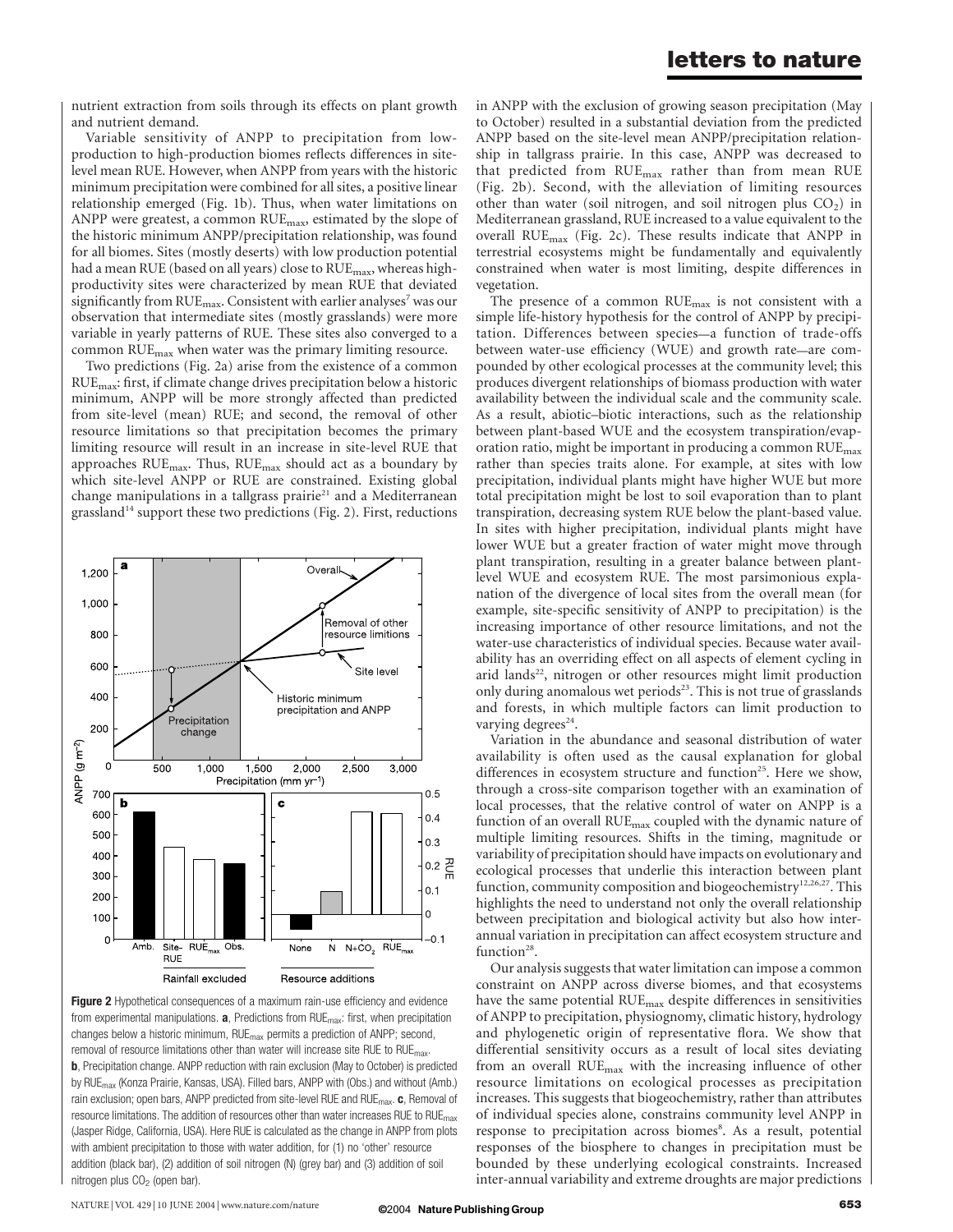# letters to nature

of global climate models<sup>9,10</sup>. Thus, there might be a greater frequency of transition between ANPP limitation by water and by other limiting resources. A key result would be reductions in ANPP that were greater than expected, as well as greater variability, than that predicted by site-level models alone—even in biomes previously considered insensitive (for example, forests)—in response to future climate.  $\Box$ 

### Methods

We searched for data from a variety of sources, but included only those data sets with at least six years of concurrent measures of annual precipitation and ANPP. We assembled data from 14 sites that met these criteria, including ten US Long-Term Ecological Research (LTER) Network sites<sup>7</sup>, and sites in Rock Valley (RCR; desert), Nevada<sup>29</sup>, Jasper Ridge Biological Preserve (JR; Mediterranean grassland), California<sup>14</sup>, Patagonia Steppe (PSA; grass/shrub steppe), Argentina<sup>30</sup>, and Barro Colorado Island (BCI; tropical forest), Republic of Panama. These sites represent a broad gradient of precipitation in North and South America (105–2,542 mm MAP). The LTER sites are listed in ref. 7, and include Bonanza Creek, Alaska (BNZ), Cedar Creek, Minnesota (CDR), Harvard Forest, Massachusetts (HFR), Hubbard Brook, New Hampshire (HBF), Jornada, New Mexico (JRN), Kellogg, Michigan (KBS), Konza Prairie, Kansas (KNZ), Sevilleta, New Mexico (SEV), and Shortgrass Steppe, Colorado (SGS). We added the H.J. Andrews Experimental Forest, Oregon (AND), to this LTER data set. Data for BCI were obtained from the Oak Ridge National Laboratory Distributed Active Archive Center (ORNL DAAC at http:// www-eodis.ornl.gov/npp/npp\_home.html).

Received 13 January; accepted 15 April 2004; doi:10.1038/nature02561.

- 1. Rosenzweig, M. L. Net primary productivity of terrestrial communities: prediction from climatological data. Am. Nat. 102, 67–74 (1968).
- 2. Lieth, H. in Primary Productivity of the Biosphere (eds Lieth, H. & Whittaker, R. H.) 237-263 (Springer, New York, 1975).
- 3. Webb, W. L., Lauenroth, W. K., Szarek, S. R. & Kinerson, R. S. Primary production and abiotic controls in forests, grasslands, and desert ecosystems of the United States. Ecology 64, 134–151 (1986).
- 4. Sala, O. E., Parton, W. J., Joyce, L. A. & Lauenroth, W. K. Primary production of the central grassland region of the United States. Ecology 69, 40–45 (1988).
- 5. Walter, H. Grassland, Savanne und Busch der arideren Teile Afrikas in ihrer okologischen Bedingtheit. Jb. Wiss. Bot. 87, 750–760 (1939).
- 6. Paruelo, J. M., Lauenroth, W. K., Burke, I. C. & Sala, O. E. Grassland precipitation–use efficiency varies across a resource gradient. Ecosystems 2, 64–68 (1999).
- 7. Knapp, A. K. & Smith, M. D. Variation among biomass in temporal dynamics of aboveground primary production. Science 291, 481–484 (2001).
- 8. Veron, S. V., Paruelo, J. M., Sala, O. E. & Lauenroth, W. K. Environmental controls of primary production in agricultural systems of the Argentine Pampas. Ecosystems 5, 625–635 (2002).
- 9. IPCC. Climate Change 2001: Synthesis Report. A Contribution of Working Groups I, II, and III to the Third Assessment Report of the Intergovernmental Panel on Climate Change(eds Watson, R. T. and Core Writing Team) (Cambridge Univ. Press, Cambridge, 2001).
- 10. Easterling, D. R. et al. Climate extremes: Observations, modeling, and impacts. Science 289, 2068–2074 (2000).
- 11. Schimel, D. S. et al. Recent patterns and mechanisms of carbon exchange by terrestrial ecosystems. Nature 414, 169–172 (2001).
- 12. Noy-Meir, I. Desert ecosystems: environment and producers. Annu. Rev. Ecol. Syst. 4, 51–58 (1973).
- 13. Smith, S. D. et al. Elevated CO2 increases productivity and invasive species success in an arid ecosystem. Nature 408, 79–82 (2000).
- 14. Shaw, M. R. et al. Grassland responses to global environmental changes suppressed by elevated CO<sub>2</sub>. Science 298, 1987-1990 (2002).
- 15. Lauenroth, W. K. & Sala, O. E. Long-term forage production of North American shortgrass steppe. Ecol. Appl. 2, 397–403 (1992).
- 16. Grime, J. P. Evidence for existence of 3 primary strategies in plants and its relevance to ecological and evolutionary theory. Am. Nat. 111, 1169–1194 (1977).
- 17. Ehleringer, J. R. in Terrestrial Global Productivity (eds Roy, J., Saugier, B. & Mooney, H. A.) 345–362 (Academic, San Diego, 2001).
- 18. Seastedt, T. R. & Knapp, A. K. Consequences of nonequilibrium resource availability across multiple time scales: the transient maxima hypothesis. Am. Nat. 141, 421–433 (1993).
- 19. Austin, A. T. & Vitousek, P. M. Nutrient dynamics on a precipitation gradient in Hawai'i. Oecologia 113, 519–529 (1998).
- 20. Chapin, F. S. III, Matson, P. A. & Mooney, H. A. Principles of Terrestrial Ecosystem Ecology (Springer, New York, 2002).
- 21. Knapp, A. K. et al. Rainfall variability, carbon cycling, and plant species diversity in a mesic grassland. Science 298, 2202–2205 (2003).
- 22. Schlesinger, W. H. Biogeochemistry: An Analysis of Global Change (Academic, San Diego, 1997).
- 23. Smith, S. D., Monson, R. K. & Anderson, J. E. Physiological Ecology of North American Desert Plants (Springer, New York, 1997).
- 24. Aber, J. et al. Nitrogen saturation in temperate forest ecosystems. Bioscience 48, 921-934 (1998).
- 25. Ehleringer, J. R. & Mooney, H. A. in Encyclopedia of Plant Physiology (New Series) vol 12C (eds Lange, O. L., Nobel, P. S., Osmond, C. B. & Ziegler, H.) 205–231 (Springer, New York, 1983).
- 26. Schlesinger, W. H. et al. Biological feedbacks in global desertification. Science 247, 1043-1048 (1990).
- 27. Reynolds, J. F., Virginia, R. A., Kemp, P. R., de Soyza, A. G. & Tremmel, D. C. Impact of drought on desert shrubs: effects of seasonality and degree of resource island development. Ecol. Monogr. 69, 69–106 (1999).
- 28. Le Houerou, H. N., Bingham, R. L. & Skerbek, W. Relationship between the variability of primary production and the variability of annual precipitation in world arid lands. J. Arid Environ. 15, 1–18 (1998).
- 29. Turner, F. B. & Randall, D. C. Net production by shrubs and winter annuals in southern Nevada. J. Arid Environ. 17, 23–36 (1989).
- 30. Jobbagy, E. G. & Sala, O. E. Controls of grass and shrub aboveground production in the Patagonian steppe. Ecol. Appl. 10, 541–549 (2000).

#### Supplementary Information accompanies this paper on www.nature.com/nature.

Acknowledgements We thank J. Bronstein, J. Cable, G. Davidowitz, A. Eilts, B. Enquist, D. Ignace, A. Kerkhoff, D. Potts, D. Schimel, L. Venable and M. Pavao-Zuckerman for comments on the manuscript. This work derived from an NCEAS working group, PrecipNet (principal investigator M.E.L.), supported by the National Science Foundation, the University of California, and the Santa Barbara campus. We acknowledge the support of the United States Department of Energy, the National Park Service, the National Science Foundation, and the United States Department of Agriculture.

**Competing interests statement** The authors declare that they have no competing financial interests.

**Correspondence** and requests for materials should be addressed to T.E.H. (huxman@email.arizona.edu) or M.D.S. (melinda.smith@yale.edu).

## .............................................................. Harmonic-hopping in Wallacea's bats

Tigga Kingston $^{1\star}$  & Stephen J. Rossiter $^{2,3\star}$ 

<sup>1</sup>Department of Geography, Boston University, Massachusetts 02215, USA <sup>2</sup>School of Biological Sciences, Queen Mary, University of London, London E1 4NS, UK

.............................................................................................................................................................................

<sup>3</sup>School of Biological Sciences, University of Bristol, Bristol BS8 1UG, UK

\* These authors contributed equally to this work

Evolutionary divergence between species is facilitated by ecological shifts, and divergence is particularly rapid when such shifts also promote assortative mating<sup>1-3</sup>. Horseshoe bats are a diverse Old World family (Rhinolophidae) that have undergone a rapid radiation in the past 5 million years<sup>4</sup>. These insectivorous bats use a predominantly pure-tone echolocation call matched to an auditory fovea (an over-representation of the pure-tone frequency in the cochlea and inferior colliculus<sup>5,6</sup>) to detect the minute changes in echo amplitude and frequency generated when an insect flutters its wings<sup>7</sup>. The emitted signal is the accentuated second harmonic of a series in which the fundamental and remaining harmonics are filtered out<sup>8</sup>. Here we show that three distinct, sympatric size morphs of the large-eared horseshoe bat (Rhinolophus philippinensis) echolocate at different harmonics of the same fundamental frequency. These morphs have undergone recent genetic divergence, and this process has occurred in parallel more than once<sup>9</sup>. We suggest that switching harmonics creates a discontinuity in the bats' perception of available prey that can initiate disruptive selection<sup>1</sup>. Moreover, because call frequency in horseshoe bats has a dual function in resource acquisition and communication, ecological selection on frequency might lead to assortative mating and ultimately reproductive isolation and speciation, regardless of external barriers to gene flow1–3.

The large-eared horseshoe bat (Rhinolophus philippinensis) is a rare species found from the Wallacea region of southeast Asia to northeast Australia. Observed variation in body size across its range has led to suggestions that more than one species might be present, currently recognized as subspecies<sup>10</sup>. A previous study of two size forms from Queensland, calling at 40 and 28 kHz, revealed a polyphyletic origin<sup>11</sup>. We used acoustic and genetic analyses to determine the basis of phenotypic variation in this species. Bats were captured on Buton Island, southeast Sulawesi, with an additional individual from neighbouring Kabaena Island. Intensive trapping over four summers revealed low numbers of three discrete size morphs ( $n = 24$ ) (Fig. 1).